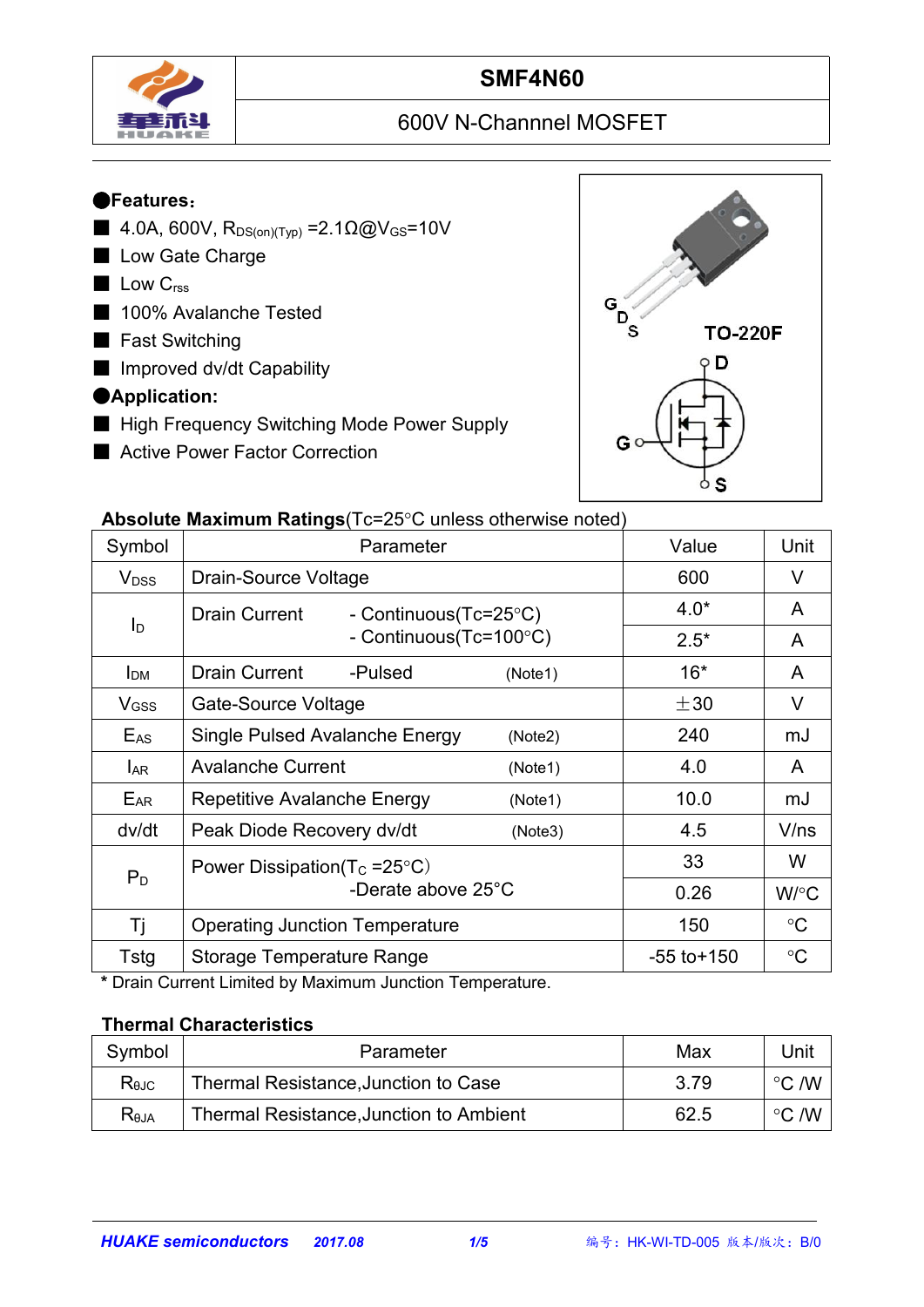

## 600V N-Channnel MOSFET

#### **Electrical Characteristics**(Tc=25°C unless otherwise noted)

| Symbol                                            | Parameter                                                     | <b>Test Conditons</b>                                                  | Min               | Typ  | Max    | Unit     |  |
|---------------------------------------------------|---------------------------------------------------------------|------------------------------------------------------------------------|-------------------|------|--------|----------|--|
|                                                   | <b>Off Characteristics</b>                                    |                                                                        |                   |      |        |          |  |
| <b>BV</b> <sub>DSS</sub>                          | Drain-source Breakdown Voltage                                | $V_{GS}$ =0V, l <sub>D</sub> =250µA                                    | 600               |      | --     | $\vee$   |  |
| $\triangle$ BV <sub>DSS</sub><br>$1\triangle T_J$ | Breakdown Voltage Temperature<br>Coefficient                  | $I_D = 250 \mu A$<br>(Referenced to 25°C)                              | --                | 0.65 |        | V/C      |  |
| <b>I</b> <sub>DSS</sub>                           | Zero Gate Voltage Drain Current                               | $V_{DS} = 600V$ , $V_{GS} = 0V$                                        | --                | ——   | 1      | μA       |  |
|                                                   |                                                               | $V_{DS} = 480V$ , Tc=125°C                                             | --                | --   | 10     | μA       |  |
| <b>I</b> GSSF                                     | Gate-Body Leakage Current, Forward                            | $V_{GS}$ =+30V, $V_{DS}$ =0V                                           | --                | --   | 100    | nA       |  |
| <b>I</b> GSSR                                     | Gate-Body Leakage Current, Reverse                            | $V_{GS}$ =-30V, $V_{DS}$ =0V                                           | --                | --   | $-100$ | nA       |  |
| <b>On Characteristics</b>                         |                                                               |                                                                        |                   |      |        |          |  |
| $V_{GS(th)}$                                      | <b>Gate Threshold Voltage</b>                                 | $V_{DS} = V_{GS}$ , $I_D = 250 \mu A$                                  | 2.0               |      | 4.0    | $\vee$   |  |
| $R_{DS(on)}$                                      | Static Drain-Source On-Resistance                             | $V_{GS}$ =10 V, $I_D$ =2.0A                                            | --                | 2.1  | 2.5    | $\Omega$ |  |
| <b>gFS</b>                                        | <b>Forward Transconductance</b>                               | $V_{DS} = 40 V$ , $I_D = 2.0 A$<br>(Note4)                             | --                | 3.6  | --     | S        |  |
|                                                   | <b>Dynamic Characteristics</b>                                |                                                                        |                   |      |        |          |  |
| $C$ <sub>iss</sub>                                | Input Capacitance                                             |                                                                        | --                | 560  | --     | pF       |  |
| C <sub>oss</sub>                                  | <b>Output Capacitance</b>                                     | $V_{DS} = 25V$ , $V_{GS} = 0V$ ,<br>$f=1.0$ MHz                        | --                | 62   | --     | pF       |  |
| C <sub>rss</sub>                                  | Reverse Transfer Capacitance                                  |                                                                        | --                | 10   |        | pF       |  |
|                                                   | <b>Switching Characteristics</b>                              |                                                                        |                   |      |        |          |  |
| $t_{d(on)}$                                       | Turn-On Delay Time                                            |                                                                        | --                | 30   | --     | ns       |  |
| $t_{r}$                                           | Turn-On Rise Time                                             | $V_{DD}$ = 300 V, $I_D$ = 4.0 A,                                       | --                | 75   | --     | ns       |  |
| $t_{d(off)}$                                      | <b>Turn-Off Delay Time</b>                                    | $R_G = 25 \Omega$<br>(Note4,5)                                         | --                | 60   | --     | ns       |  |
| $t_{f}$                                           | <b>Turn-Off Fall Time</b>                                     |                                                                        | --                | 55   | --     | ns       |  |
| $Q_g$                                             | <b>Total Gate Charge</b>                                      |                                                                        | --                | 12   | --     | nC       |  |
| $Q_{gs}$                                          | Gate-Source Charge                                            | $V_{DS}$ = 480 V, I <sub>D</sub> = 4.0 A,<br>$V_{GS} = 10 V$ (Note4,5) | $-$               | 4.0  |        | nC       |  |
| $Q_{gd}$                                          | Gate-Drain Charge                                             |                                                                        |                   | 4.8  |        | nC       |  |
|                                                   | <b>Drain-Source Diode Characteristics and Maximum Ratings</b> |                                                                        |                   |      |        |          |  |
| $\mathsf{I}_\mathsf{S}$                           | Maximum Continuous Drain-Source Diode Forward Current         | --                                                                     | --                | 4.0  | A      |          |  |
| $I_{\text{SM}}$                                   | Maximum Pulsed Drain-Source Diode Forward Current             | --                                                                     | --                | 16   | A      |          |  |
| $V_{SD}$                                          | Drain-Source Diode Forward Voltage                            | $V_{GS} = 0V, I_S = 4.0A$                                              | --                | --   | 1.4    | V        |  |
| $t_{rr}$                                          | <b>Reverse Recovery Time</b>                                  | $V_{GS} = 0V$ , $I_S = 4.0A$ ,                                         | $\qquad \qquad -$ | 330  | $--$   | ns       |  |
| $Q_{rr}$                                          | Reverse Recovery Charge                                       | d I <sub>F</sub> /dt=100A/µs (Note4)                                   | $-$               | 2.67 | --     | $\mu$ C  |  |

Notes:

1、Repetitive Rating:Pulse Width Limited by Maximum Junction Temperature.

2、L = 25.0mH, I<sub>AS</sub> = 4.0A, V<sub>DD</sub> = 50V, R<sub>G</sub> = 25 Ω, Starting T<sub>J</sub> = 25 °C.

3、Isp≤4.0A, di/dt≤200A/µs, V<sub>DD</sub>≤BV<sub>DSS,</sub> Starting T<sub>J</sub> = 25°C.

4、Pulse Test : Pulse Width ≤300 µ s, Duty Cycle≤2%.

5、Essentially Independent of Operating Temperature.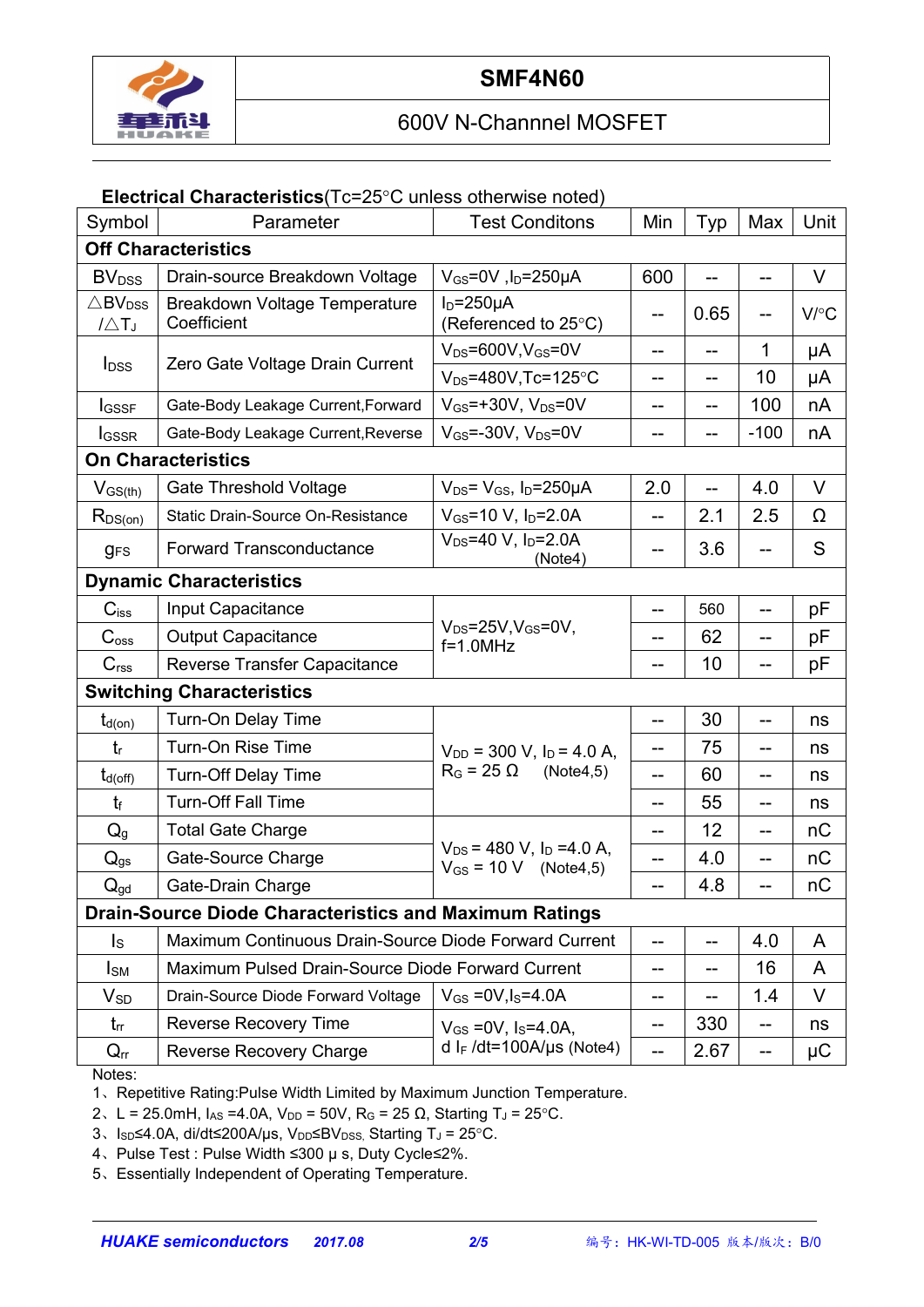

## 600V N-Channnel MOSFET





**Capacitance Characteristics Gate Charge Characteristics**







**On-Resistance Variation vs. Body Diode Forward Voltage Variation Drain Current and Temperature** 



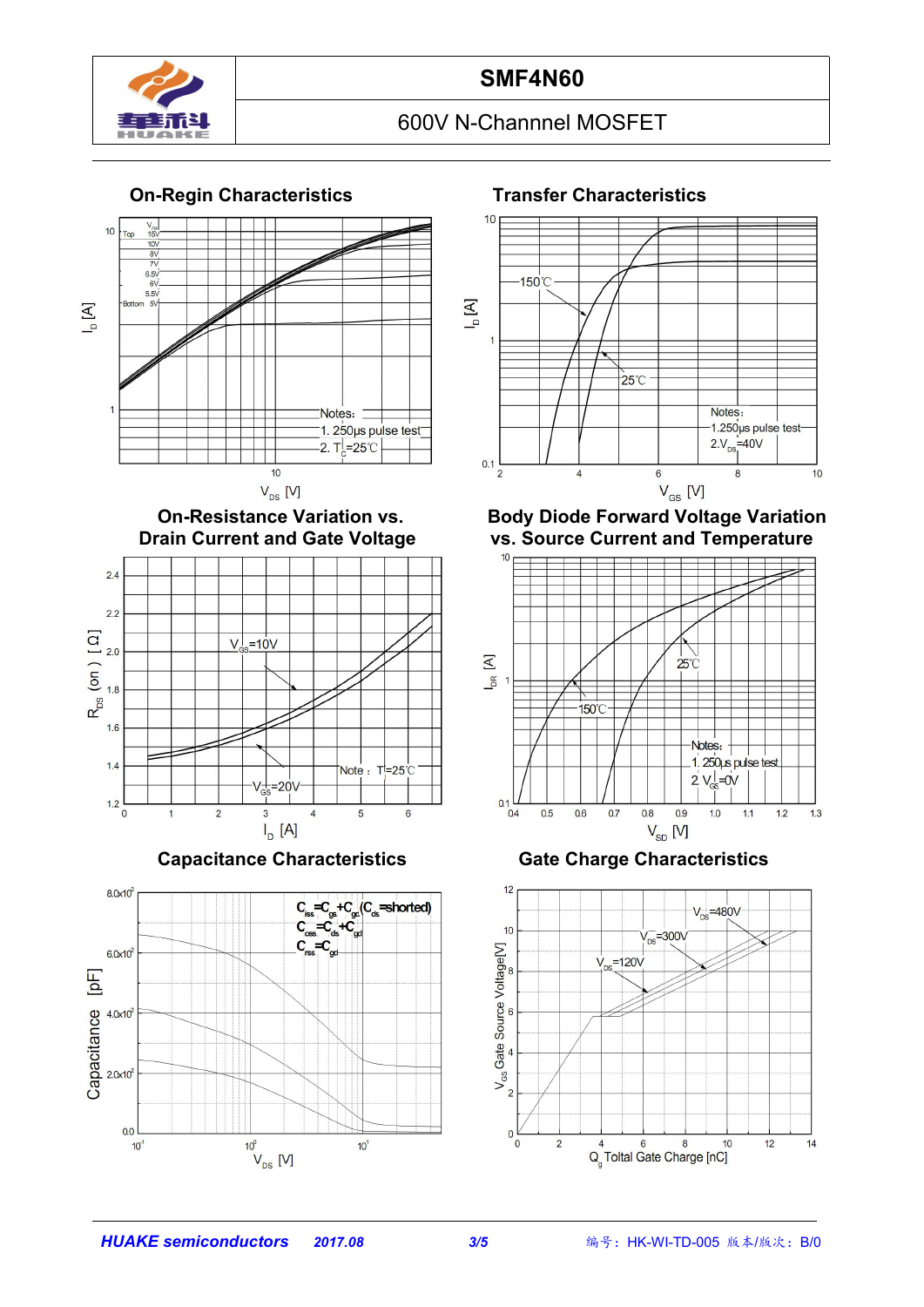

## **SMF4N60**

## 600V N-Channnel MOSFET



**Maximum Safe Operating Area** 





**Maximum Drain Current**